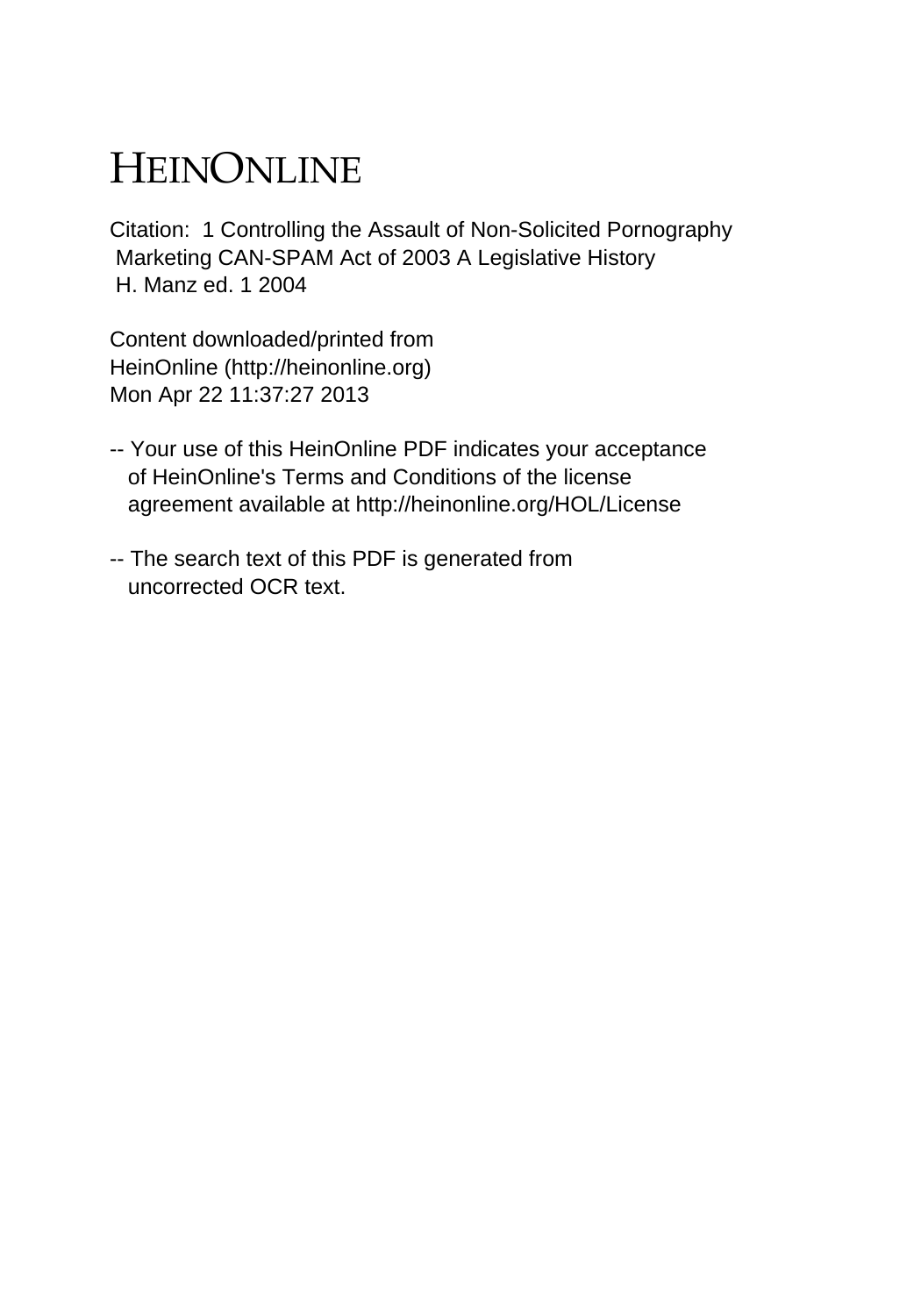105TH CONGRESS<br>1st Session

# 1]ST SESSION **S.875**

To promote online commerce and communications, to protect consumers and service providers from the misuse of computer facilities by others sending bulk unsolicited electronic mail over such facilities, and for other purposes.

## IN THE SENATE OF THE UNITED STATES

JUNE **11,** 1997

Mr. TORRICELLI introduced the following bill; which was read twice and referred to the Committee on Commerce, Science, and Transportation

# **A BILL**

- To promote online commerce and communications, to protect consumers and service providers from the misuse of computer facilities by others sending bulk unsolicited electronic mail over such facilities, and for other purposes.
	- *1 Be it enacted by the Senate and House of Representa-*
	- 2 *tives of the United States of America in Congress assembled,*

#### **3 SECTION 1. SHORT TITLE.**

- 4 This Act may be cited as the "Electronic Mailbox
- *5* Protection Act of 1997".
- **6 SEC. 2. FINDINGS.**
- 7 Congress makes the following findings: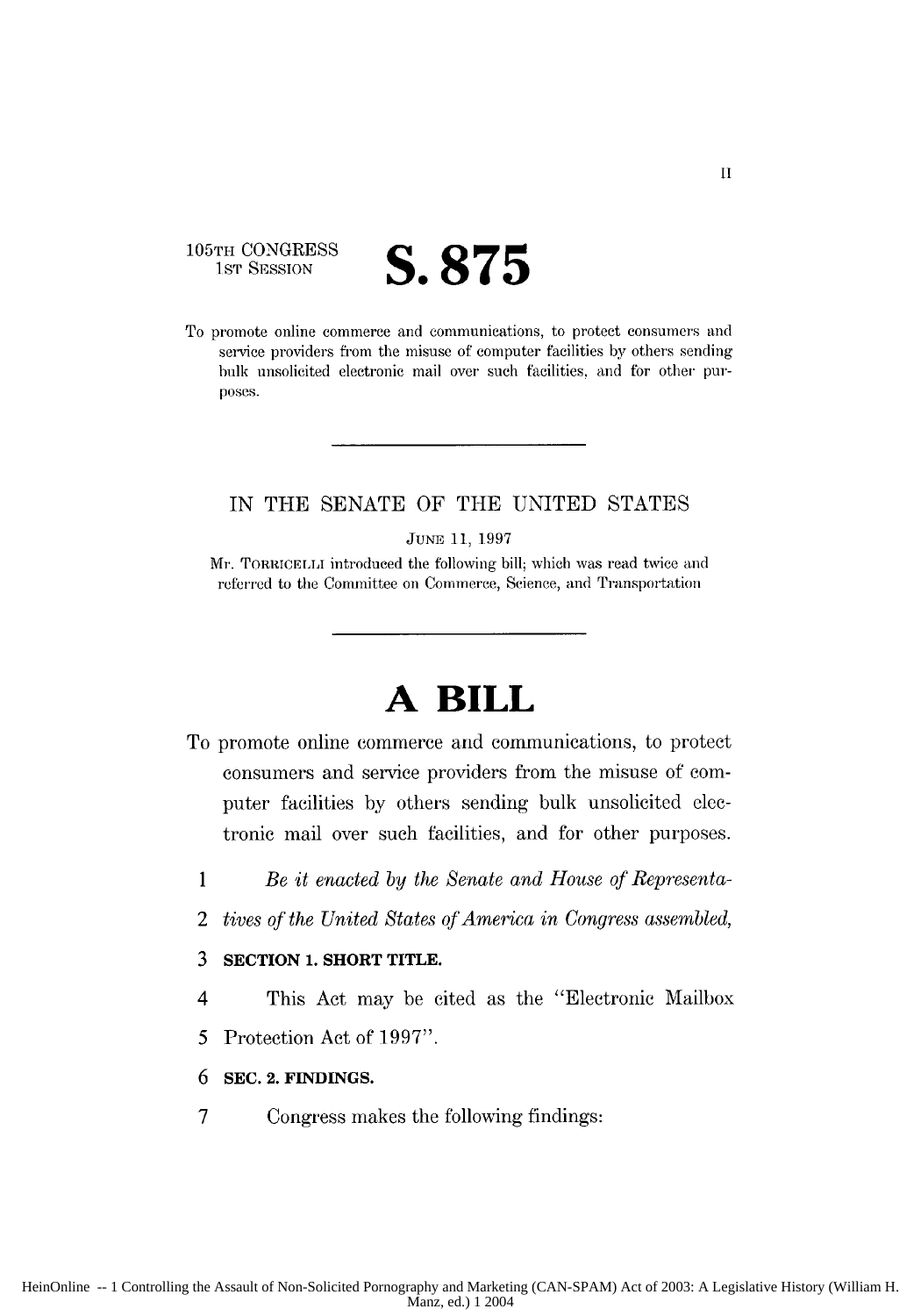1 (1) The Internet has increasingly become a crit-2 ical mode of global communication and now presents 3 unprecedented opportunities for the development and 4 growth of global commerce and an integrated world-*5* wide economy.

6 (2) In order for global commerce **on** the 7 Internet to reach its full potential, individuals and 8 entities using the Internet and other online services 9 should be prevented from engaging in activities that 10 prevent other users and Internet service providers 11 from having a reasonably predictable, efficient, and 12 economical online experience.

13 (3) Unsolicited electronic mail can be an impor-14 tant mechanism through which commercial vendors, 15 nonprofit organizations, and other providers of serv-16 ices recruit members, advertise, and attract cus-17 tomers in the online environment.

18 (4) The receipt of unsolicited electronic mail 19 may result in undue monetary costs to recipients 20 who cannot refuse to accept such mail and who 21 incur costs for the storage of such mail, or for the 22 time spent accessing, reviewing, and discarding such 23 mail, or for both.

24 (5) Unsolicited electronic mail sent in bulk may 25 impose significant monetary costs on the Internet

**-S 875 IS**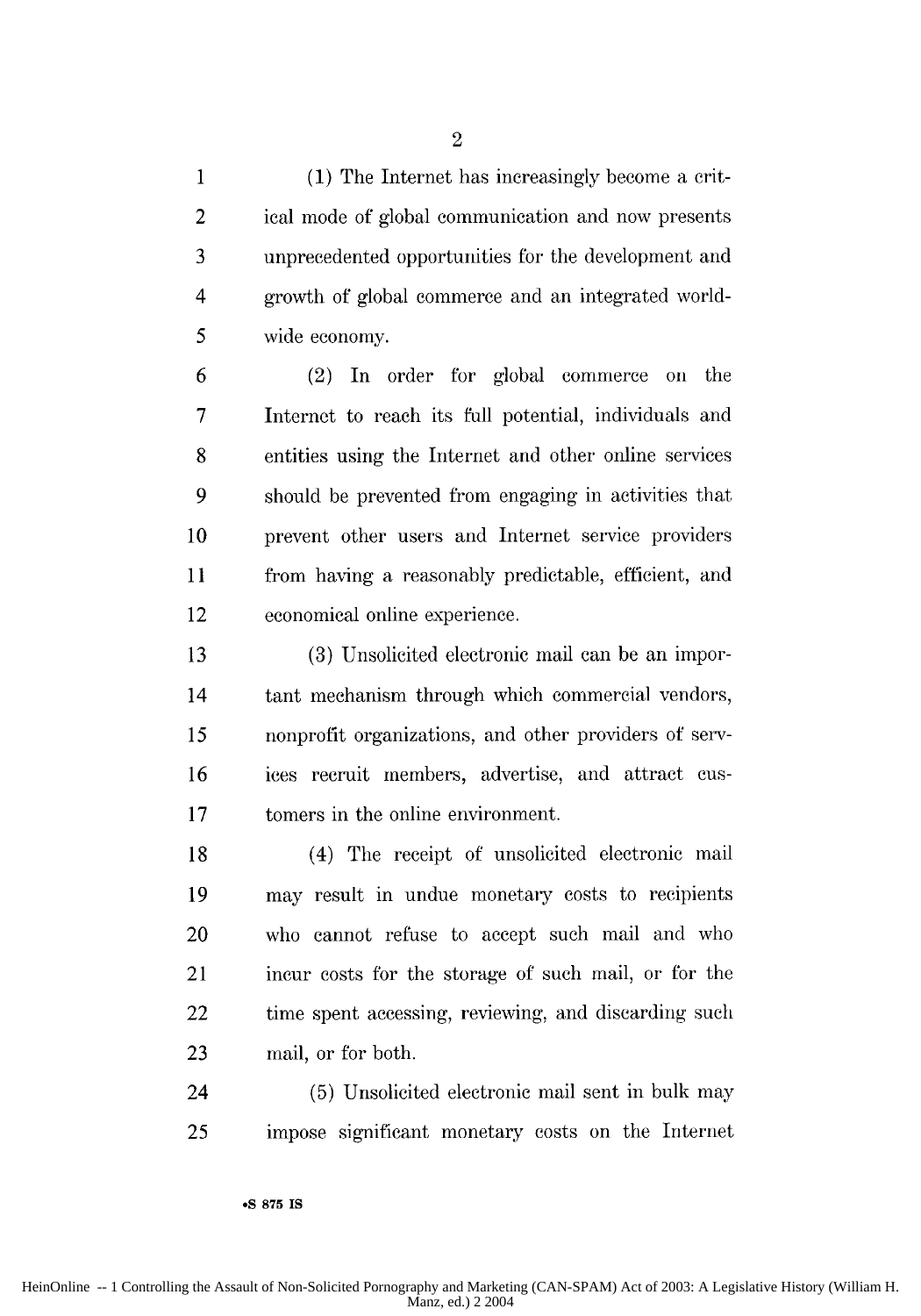1 service providers, businesses, and educational and 2 non-profit institutions that carry and receive such 3 mail, as there is a finite volume of mail that such 4 providers, businesses, and institutions can handle at 5 any one point in time. The sending of such mail is 6 increasingly and negatively affecting the quality of 7 service provided to customers of Internet service pro-8 viders.

9 (6) While many senders of bulk unsolicited elec-**10** tronic mail provide simple and reliable ways for re-**II** cipients to reject (or "opt-out" of) receipt of unsolic-12 ited electronic mail from such senders in the future, 13 other senders provide no such "opt-out" mechanism, 14 or refuse to honor the requests of recipients not to **15** receive electronic mail from such senders in the fu-16 ture, or both.

17 (7) An increasing number of senders of bulk 18 unsolicited electronic mail purposefully disguise the 19 source of such mail so as to prevent recipients from 20 responding to such mail quickly and easily.

21 (8) Many senders of unsolicited electronic mail 22 collect (or "harvest") electronic mail addresses of 23 potential recipients without the knowledge of their 24 intended recipients and in violation of the rules or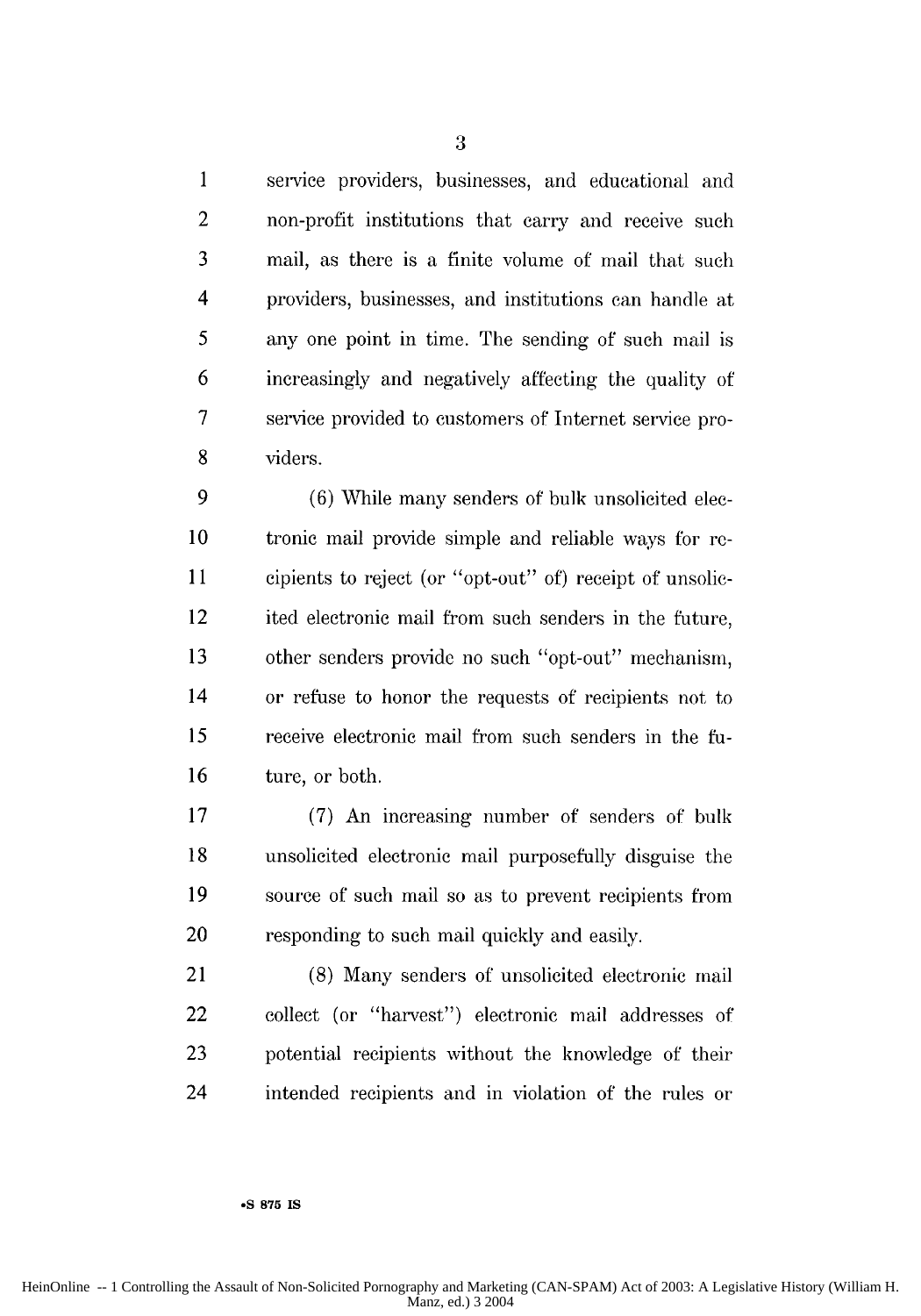1 terms of service of the fora from which such ad-2 dresses are collected.

3 (9) Because recipients of unsolicited electronic 4 mail are unable to avoid the receipt of such mail 5 through reasonable means, such mail may threaten 6 the privacy of recipients. This privacy threat is en-7 hanced for recipients whose electronic mail software 8 or server alerts them to new mail as it arrives, as 9 unsolicited electronic mail thereby disrupts the nor-10 mal operation of the recipient's computer.

11 (10) In legislating against certain abuses on the 12 Internet, Congress and the States should be very 13 careful to avoid infringing in any way upon constitu-14 tionally protected rights, including the rights of as-*15* sembly, free speech, and privacy.

16 (11) In order to realize the full potential for on-17 line electronic commerce, senders of bulk unsolicited 18 electronic mail should be required to abide by the re-19 quests of electronic mail recipients, Internet service 20 providers, businesses, and educational and non-profit 21 institutions to cease sending such mail to such re-22 cipients, providers, businesses, and educational and 23 non-profit institutions.

4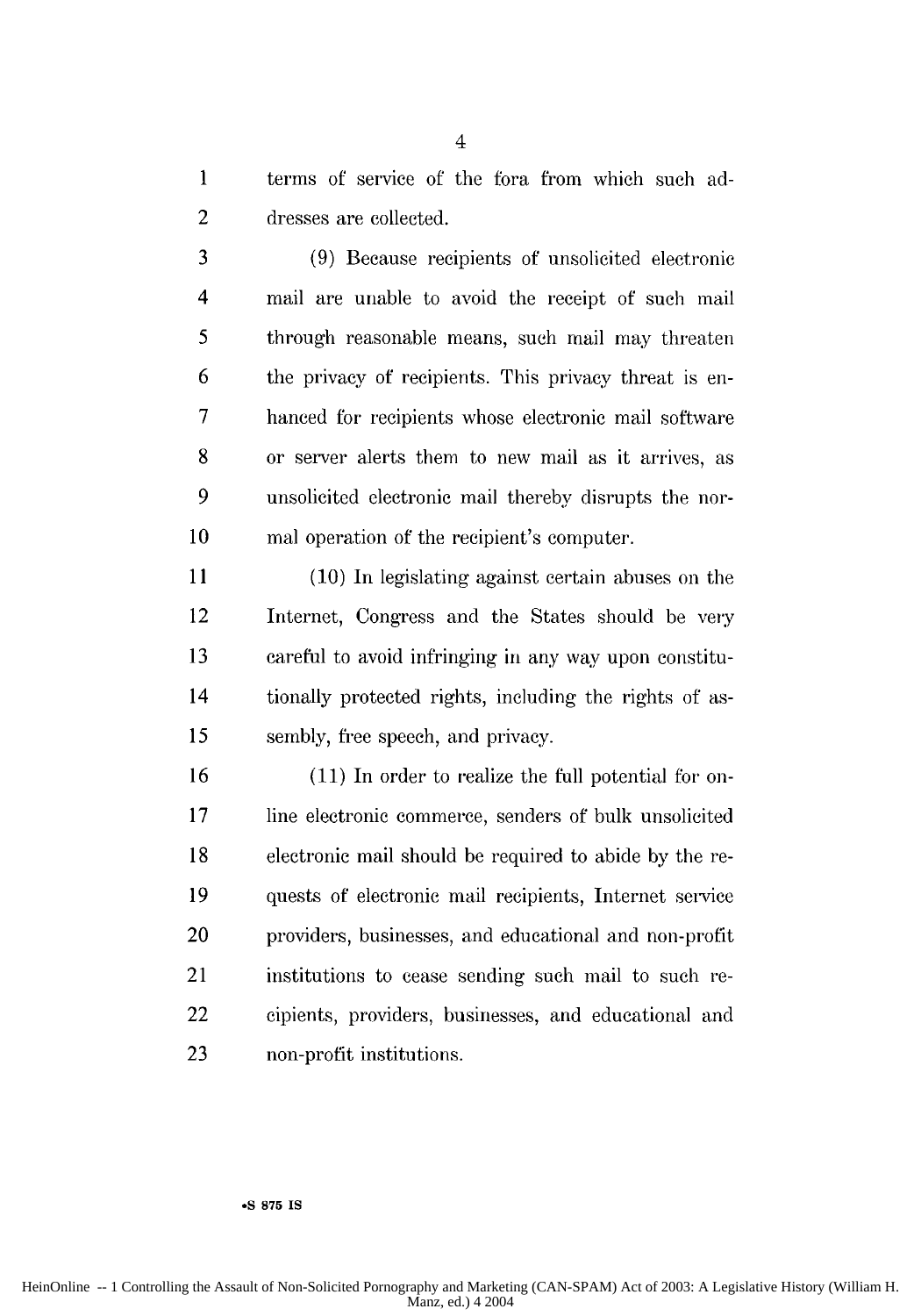**1 SEC. 3. PROHIBITION ON CERTAIN ACTIVITIES THAT MIS-**2 **APPROPRIATE THE RESOURCES OF ONLINE 3 SERVICE PROVIDERS.** 4 (a) IN GENERAL.—Whoever, in or affecting inter-5 state or foreign commerce— 6 (1) initiates the transmission of an unsolicited 7 electronic mail message from an unregistered or fie-8 titious Internet domain, or an unregistered or ficti-9 tious electronic mail address, for the purpose of-10 (A) preventing replies to such message 11 through use of a standard reply mechanism in 12 the recipient's electronic mail system; or 13 (B) preventing receipt of standard notices 14 of non-delivery; *15* (2) uses a computer program or other technical 16 mechanism or procedure to disguise the source of 17 unsolicited electronic mail messages for the purpose 18 of preventing recipients, or recipient interactive com-19 puter services, from implementing a mail filtering 20 tool to block the messages from reaching the in-21 tended recipients; 22 (3) initiates the transmission of an unsolicited 23 electronic mail message and fails to comply with the 24 request of the recipient of the message, made to the 25 sender or the listserver as appropriate, to cease

5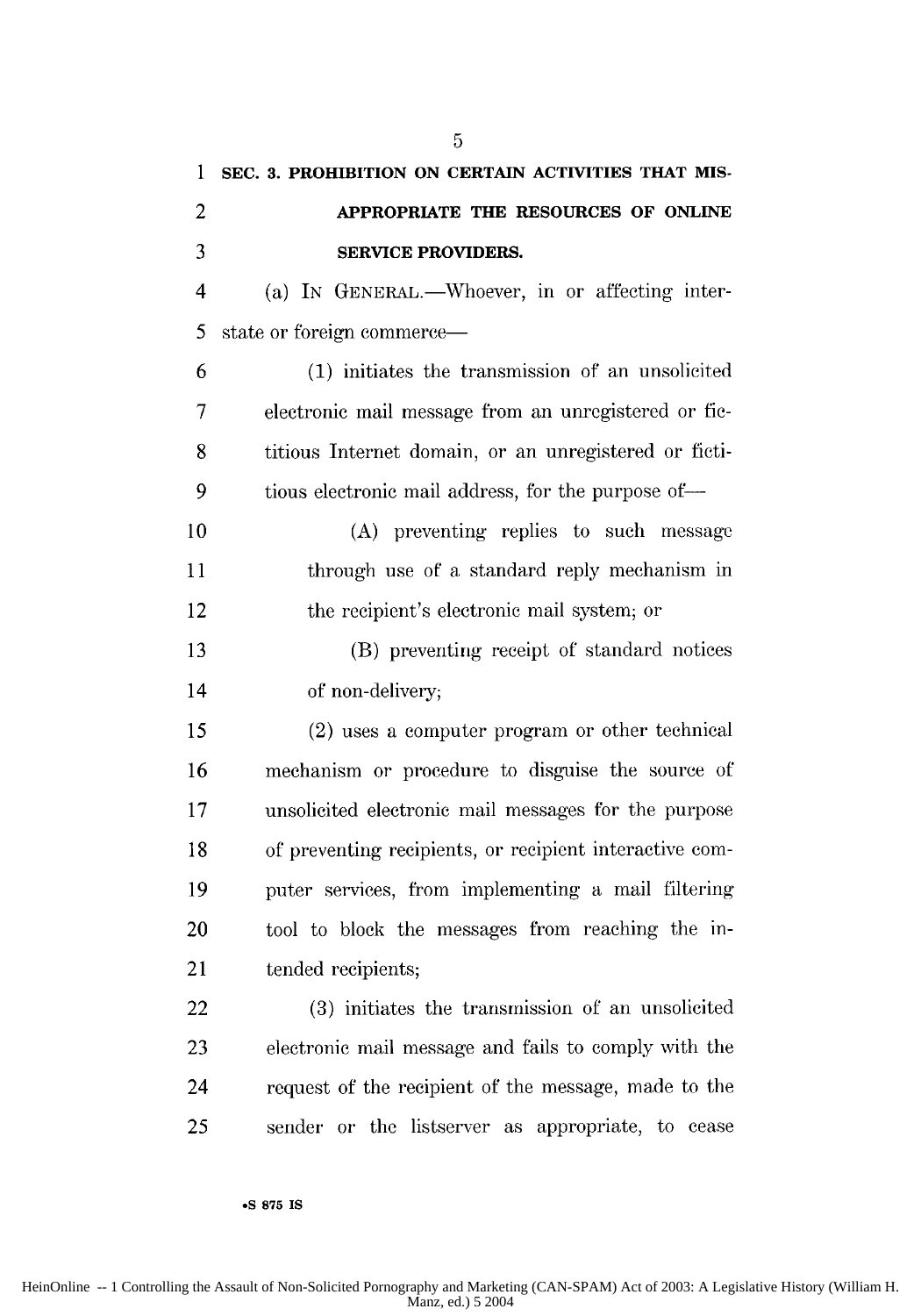1 sending electronic messages to the recipient in the 2 future;

3 (4) distributes a collection or list of electronic 4 mail addresses, having been given prior notice that 5 one or more of the recipients identified by such ad-6 dresses does not wish to receive unsolicited electronic 7 mail and knowing that the recipient of such address-8 es intends to use such addresses for the purpose of 9 sending unsolicited electronic mail;

10 (5) initiates the transmission of an unsolicited 11 electronic mail message to a recipient despite having 12 been given prior notice (either directly or through a 13 standard method developed, adopted, or modified by 14 an Internet standard setting organization (such as 15 the internet Engineering Task Force or the World 16 Wide Web Consortium) to better facilitate pre-17 emptive consumer control over bulk unsolicited elec-18 tronic mail) that the recipient does not wish to re-19 ceive such messages;

20 (6) registers, creates, or causes to be created an 21 Internet domain or applies for, registers, or other-22 wise obtains the use of an Internet electronic mail 23 account for the sole or primary purpose of initiating 24 the transmission of an unsolicited electronic mail 25 message in contravention of paragraph  $(1)$  or  $(2)$ ;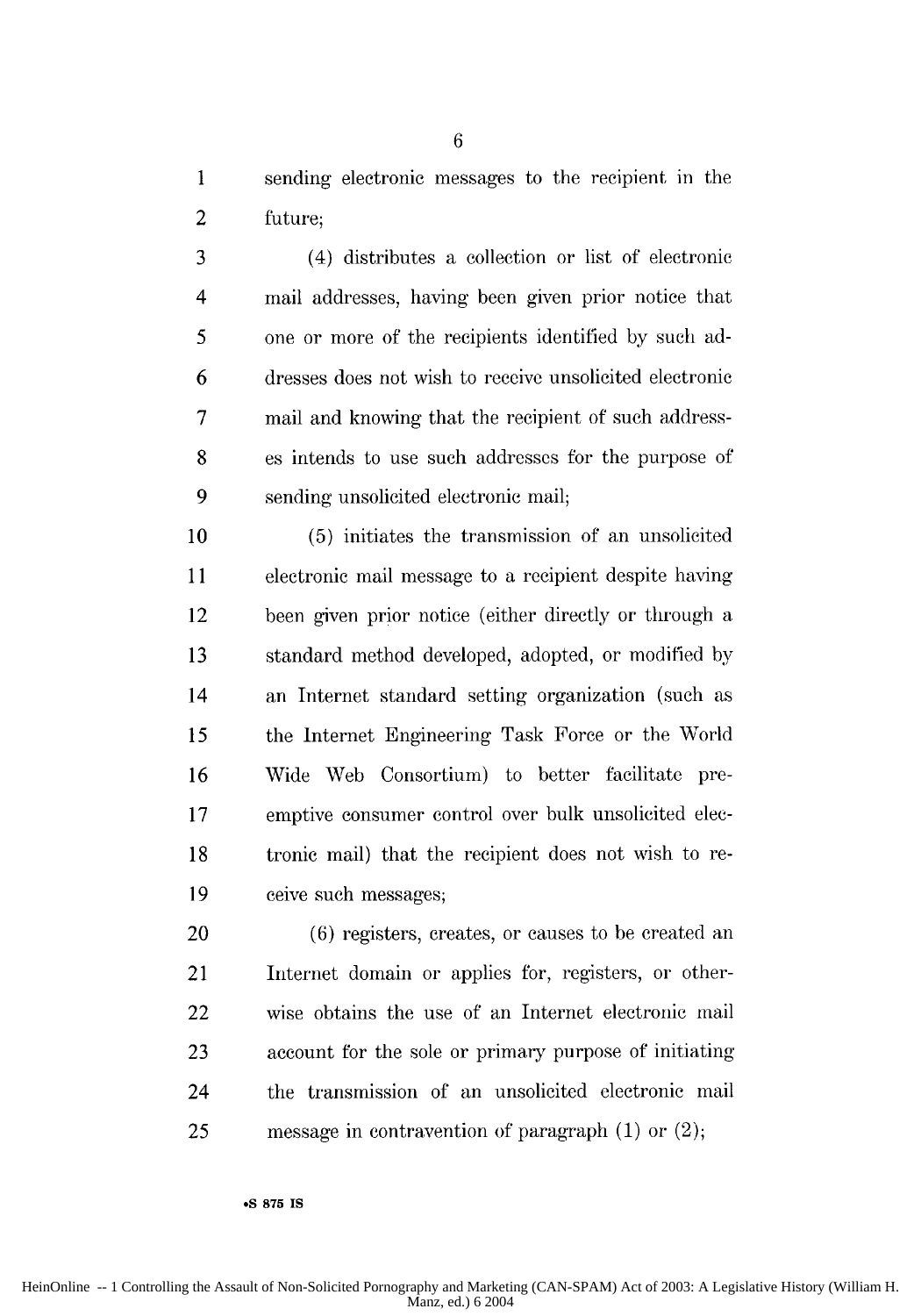1 (7) directs an unsolicited electronic mail mes-2 sage through the server of an interactive computer 3 service to one or more subscribers of the interactive 4 computer service, knowing that such action is in 5 contravention of the rules of the interactive com-6 puter service with respect to bulk unsolicited elee-7 tronic mail messages;

8 (8) knowing that such action is in contravention 9 of the rules of the interactive computer service con-10 cerned, accesses the server of the interactive com-11 puter service and uses a computer program to collect 12 electronic mail addresses of subscribers of the inter-13 active computer service for the purpose of sending 14 such subscribers unsolicited electronic mail or dis-15 tributing such addresses knowing that the recipient 16 of such addresses intends to use such addresses for 17 the purpose of sending unsolicited electronic mail; or 18 (9) initiates the transmission of bulk unsolicited 19 electronic mail messages and divides the mailing of 20 such messages into smaller mailings for the purpose 21 of circumventing another provision of this Act,

22 shall be subject to a civil penalty of not more than \$5,000 23 per individual violation.

#### **\*S 875 IS**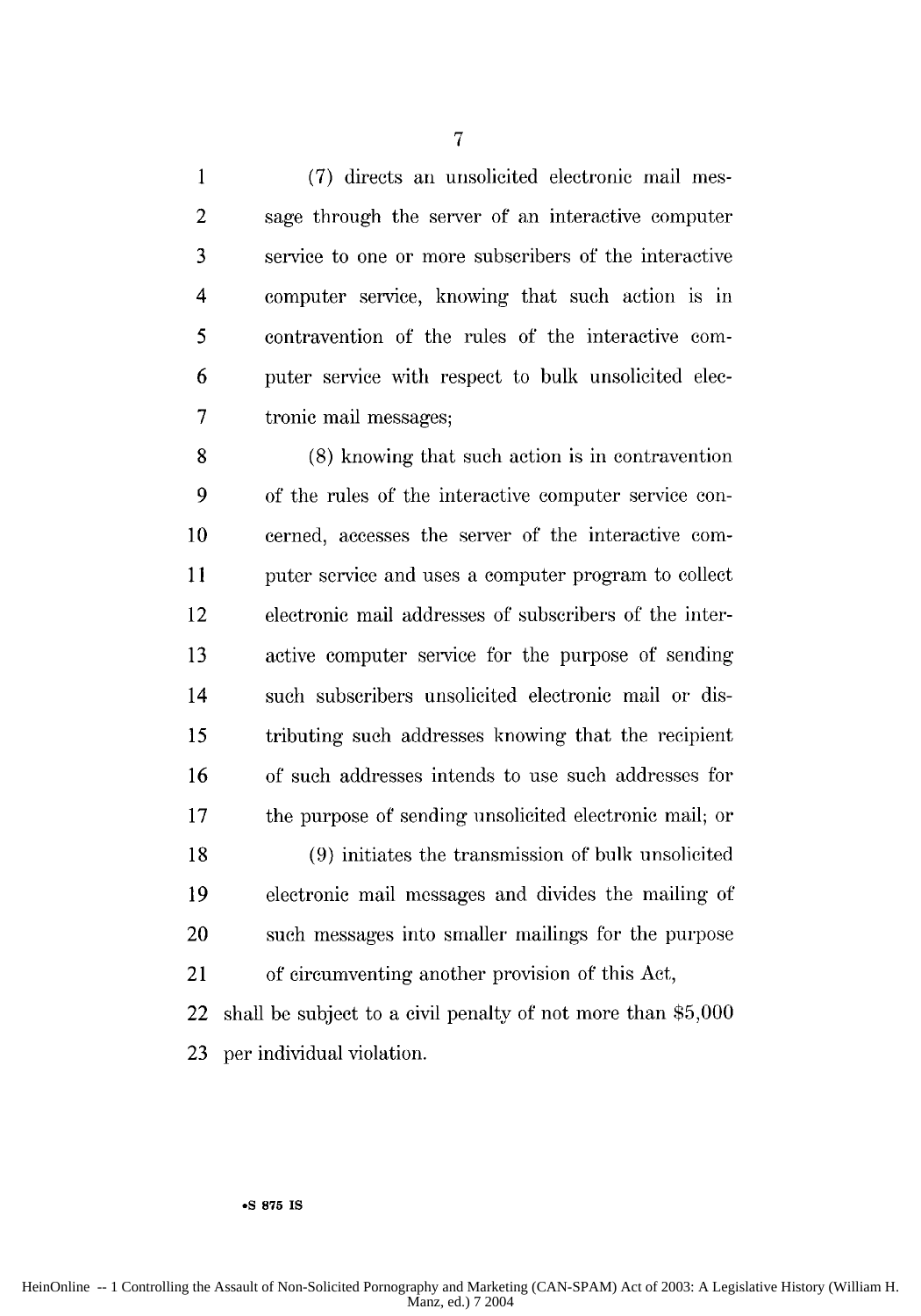1 (b) ENFORCEMENT.—The Federal Trade Commis-2 sion shall have the authority to commence civil actions 3 under subsection (a).

### 4 **SEC. 4. RECOVERY OF CIVIL DAMAGES.**

5 (a) IN GENERAL.—Any person whose interactive 6 computer service or electronic mailbox is intentionally mis-7 used or infiltrated, or whose requests for cessation of elec-8 tronic mail messages have been ignored, in violation of see-9 tion 3 may in a civil action recover from the person or 10 entity which engaged in that violation such relief as may 11 be appropriate.

12 (b) RELIEF.—In an action under this section, appro-13 priate relief includes—

14 (1) such preliminary and other equitable or de-15 claratory relief as may be appropriate;

16 (2) actual monetary loss from a violation, statu-17 tory damages of not more than \$500 for each viola-18 tion, and, if the court finds that the defendant's ac-19 tions were particularly egregious, willful, or knowing 20 violations of section 3, the court may, in its discre-21 tion, increase the amount of an award to an amount 22 equal to not more than 10 times the amount avail-23 able hereunder; and

24 (3) a reasonable attorney's fee and other litiga-25 tion costs reasonably incurred.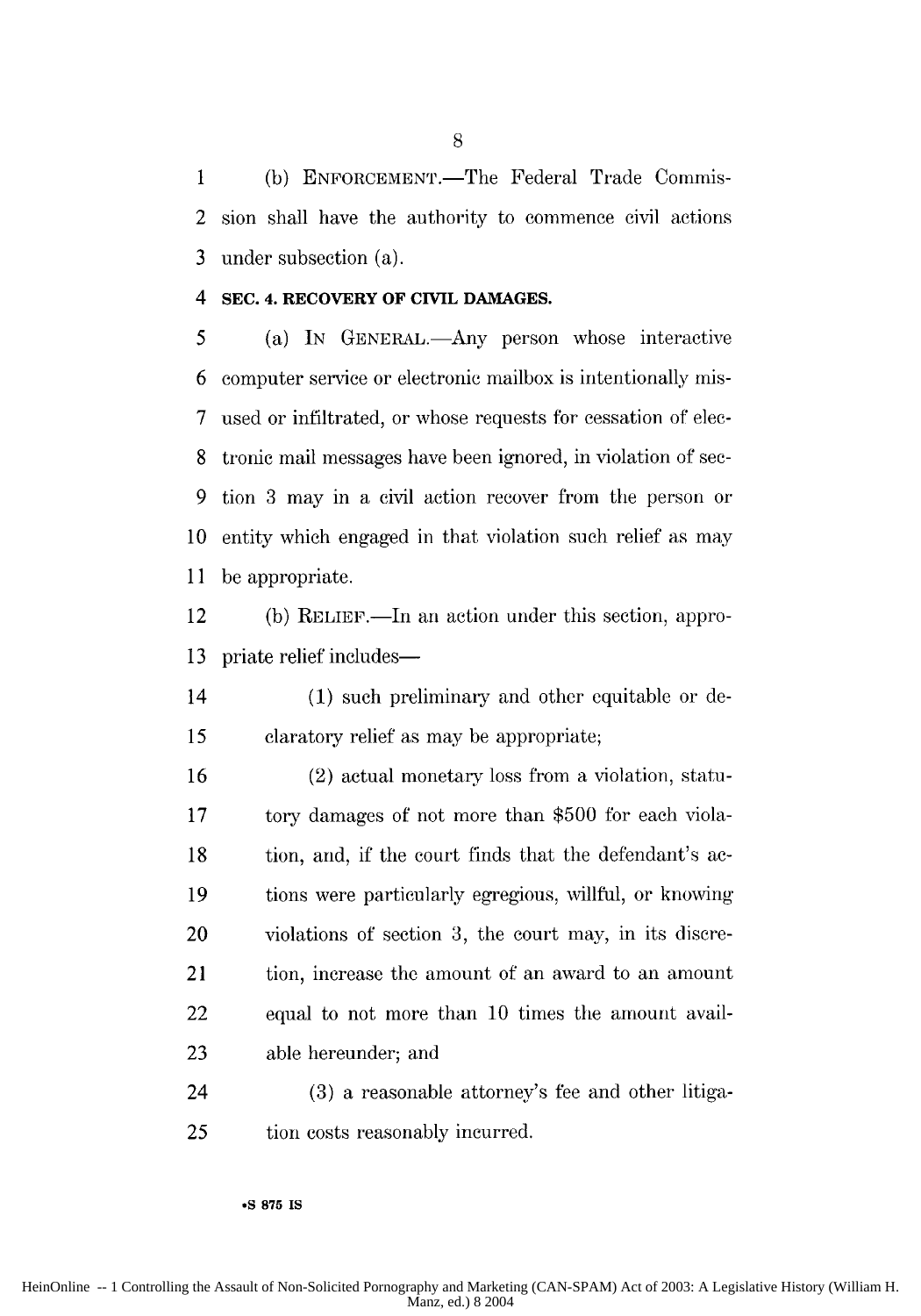#### 1 **SEC. 5. STATE LAW.**

2 Nothing in this Act shall be construed to prevent any 3 State from enforcing any State law that is consistent with 4 this Act. No cause of action may be brought and no liabil-*5* ity may be imposed under any State or local law that is 6 inconsistent with this Act.

## **7 SEC. 6. FEDERAL TRADE COMMISSION STUDY INTO EF-8 FECTS OF UNSOLICITED ELECTRONIC MAIL.**

9 Not later than 18 months after the date of enactment 10 of this Act, the Federal Trade Commission shall submit 11 to Congress a report detailing the effectiveness of, enforce-12 ment of, and the need, if any, for Congress to modify the 13 provisions of this Act.

#### 14 **SEC. 7. DEFINITIONS.**

#### 15 In this Act:

16 (1) BULK UNSOLICITED ELECTRONIC MAIL 17 MESSAGE.—The term "bulk unsolicited electronic 18 mail message" means any substantially identical un-19 solicited electronic mail message with 25 or more in-20 tended recipients.

21 (2) ELECTRONIC MAIL ADDRESS.—

22 (A) In GENERAL.—The term "electronic 23 mail address" means a destination (commoliy 24 expressed as a string of characters) to which 25 electronic mail can be sent or delivered.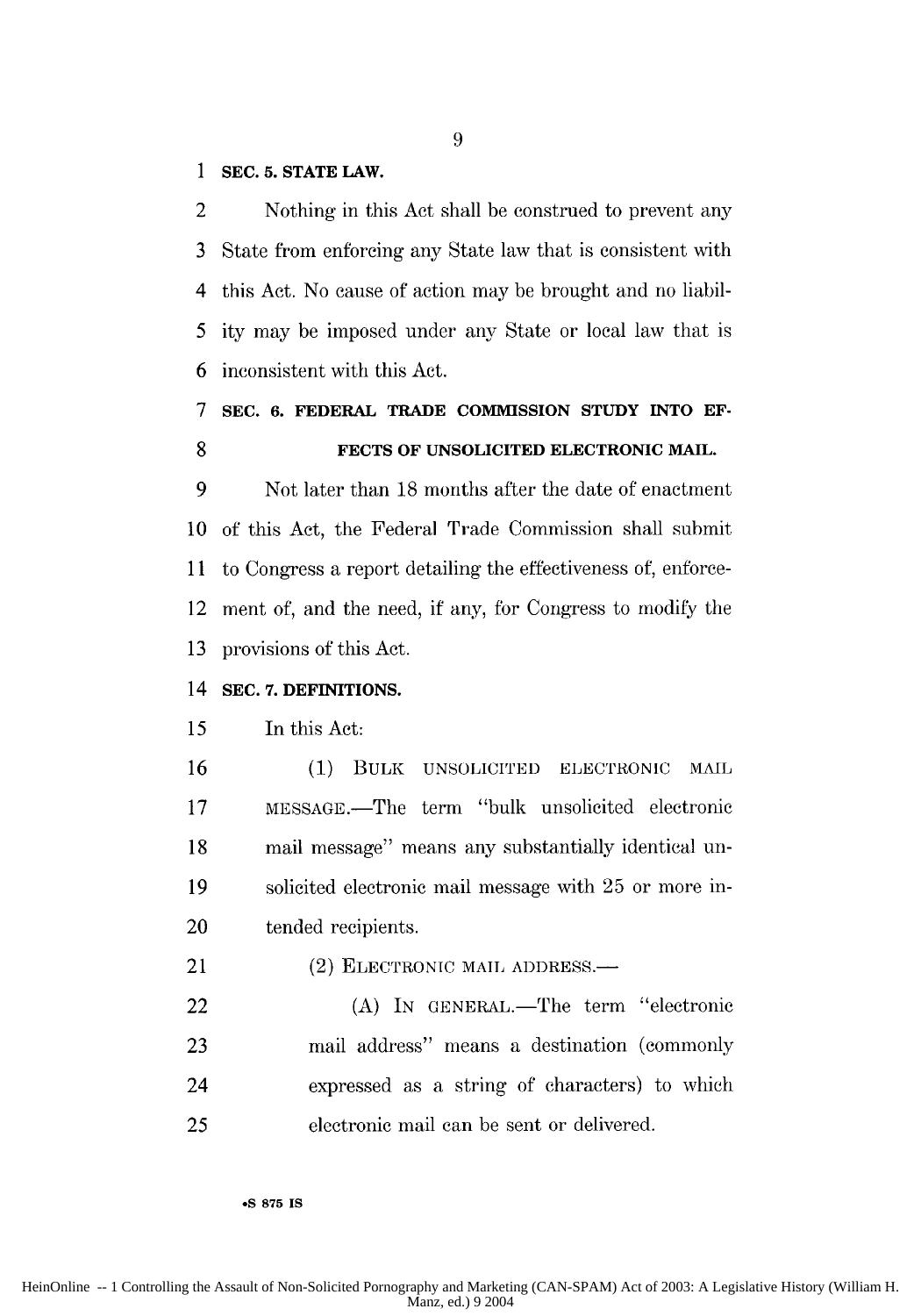1 (B) INCLUSION.—In the case of the 2 Internet, the term "electronic mail address" 3 may include an electronic mail address consist-4 ing of a user name or mailbox (commonly re-5 ferred to as the "local part") and a reference 6 to an Internet domain (commonly referred to as **7** the "domain part"). 8 (3) INITIATES THE TRANSMISSION.—The term 9 "initiates the transmission", in the case an elec-10 tronic mail message, refers to the action of the origi-11 nal sender of the message and not to any interven-12 ing computer service that may handle or retransmit 13 the message, unless the intervening computer service 14 retransmits the message with an intent to engage in 15 activities prohibited by this Act. 16 (4) INTERACTIVE COMPUTER SERVICE.—The

**17** term "interactive computer service" has the meaning 18 given that term in section  $230(e)(2)$  of the Commu-19 nications Act of 1934 (47 U.S.C. 230(e)(2)).

20 (5) INTERNET.—The term "Internet" has the 21 meaning given that term in section 230(e)(1) of the 22 Communications Act of 1934 (47 U.S.C. 230(e)(1)).

23 (6) INTERNET DOMAIN.—The term "Internet 24 domain" refers to a specific computer system (com-25 morny referred to as a "host") or collection of con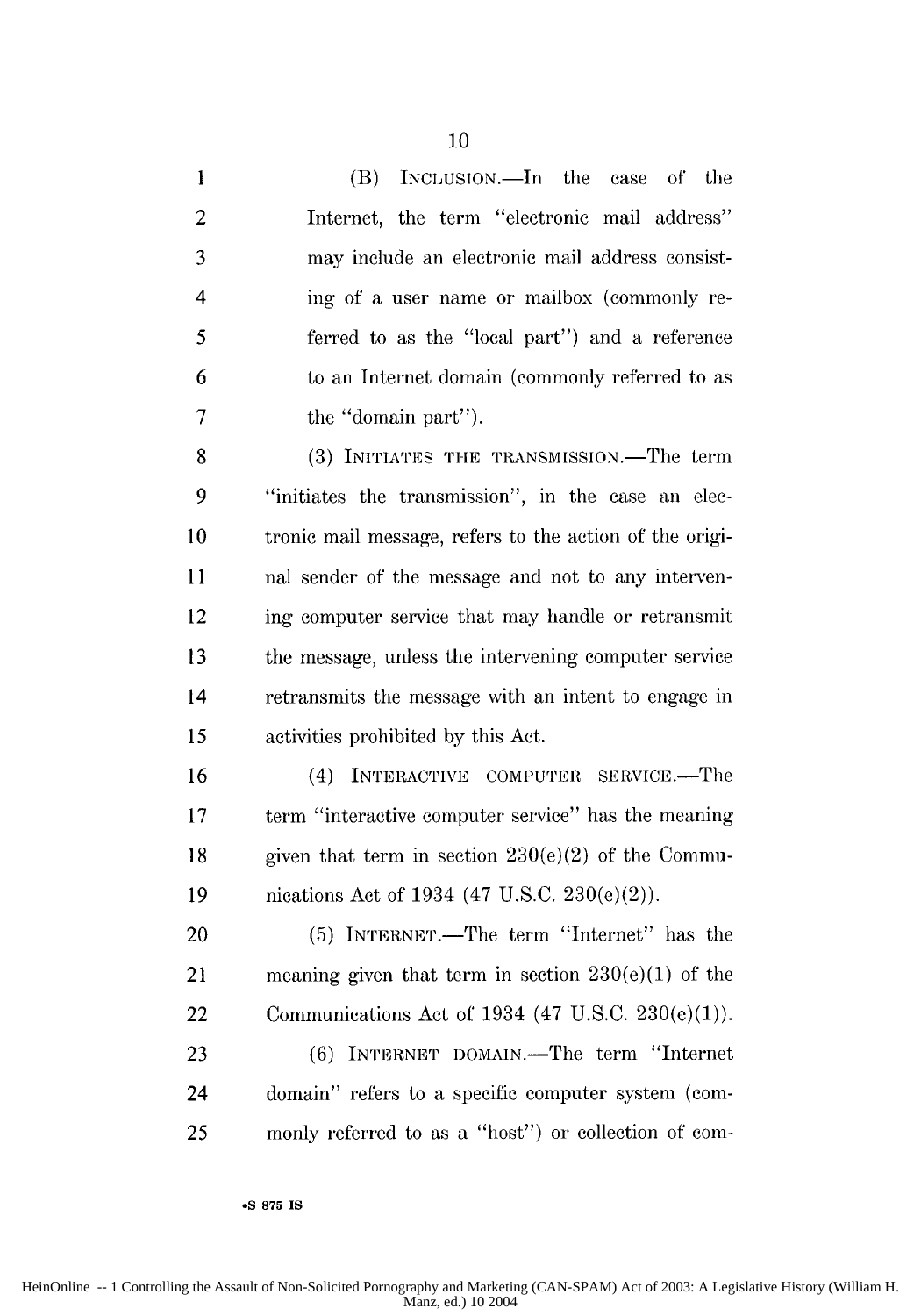1 puter systems attached to or able to be referenced 2 from the Internet which are assigned a specific ref-3 erence point on the Internet (commonly referred to 4 as the "Internet domain name") and registered with 5 an organization recognized by the computer industry 6 as a registrant of Internet domains.

7 (7) LISTSERVER.-The term "listserver" refers 8 to a computer program that provides electronic mail-9 ing list management functions, including functions 10 that allow individuals to subscribe and unsubscribe 11 to and from electronic mailing lists.

12 (8) MAIL FILTERING TOOL.—The term "mail 13 filtering tool" means any computer program, proce-14 dure, or mechanism used by an individual recipient 15 or interactive computer service to block, return, re-16 route, or otherwise screen or sort incoming electronic **17** mail messages.

18 (9) SERVER.—The term "server" refers to any 19 computer that provides support or services of any 20 kind, including electronic mailboxes, to other com-21 puters (commonly referred to as "clients").

22 (10) UNSOLICITED ELECTRONIC MAIL MES-23 SAGE.-The term "unsolicited electronic mail mes-24 sage" means any electronic mail other than dec-25 tronie mail sent by persons to others with whom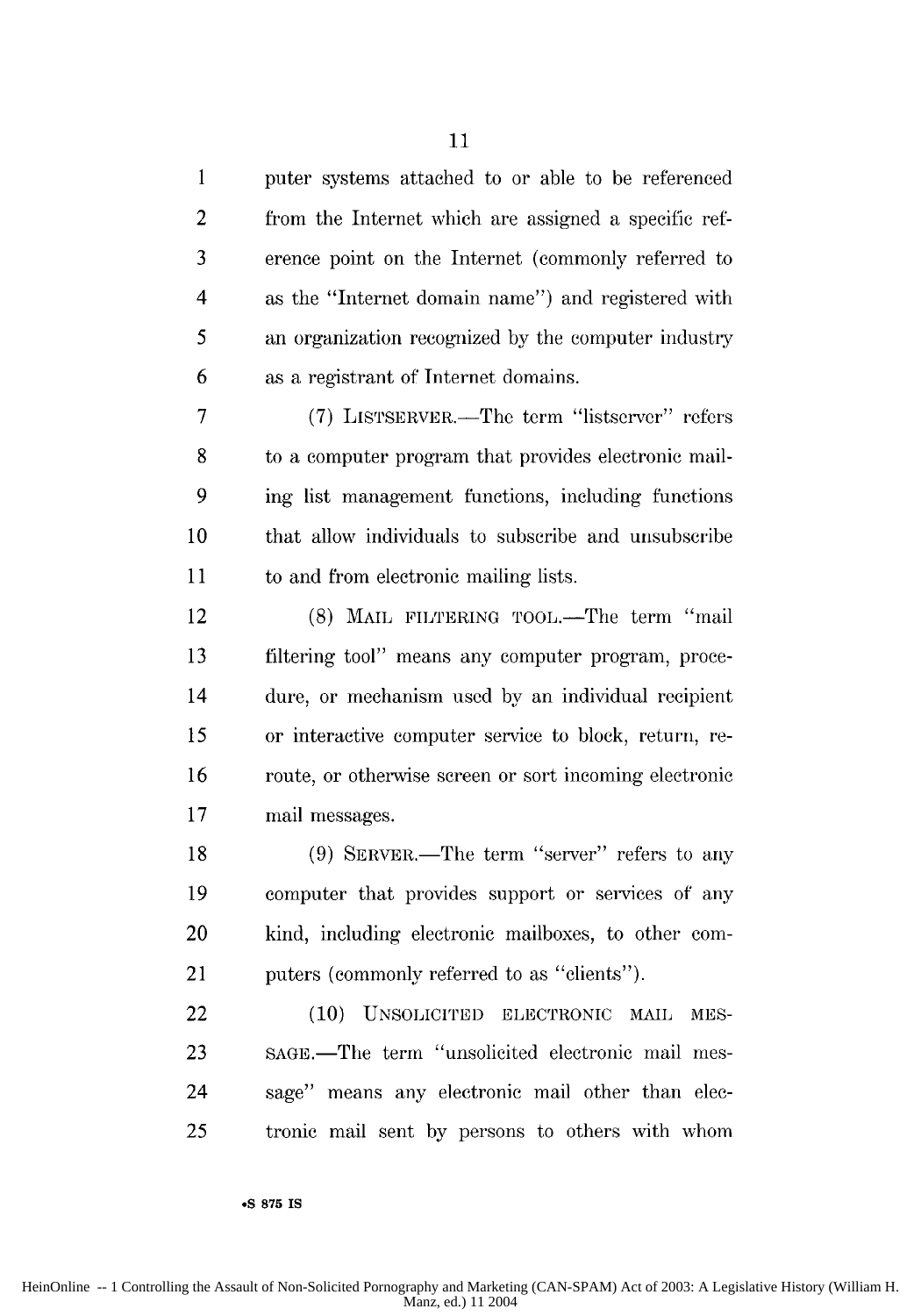**1** they have a prior relationship, including a prior 2 business relationship, or mail sent by a source to re-3 cipients where such recipients, or someone author-4 ized by them, have at any time affirmatively re-5 quested to receive communications from that source.

## **6 SEC. 8. EFFECTIVE DATE.**

7 This provisions of this Act shall take effect 45 days 8 after the date of enactment of this Act.

**0**

12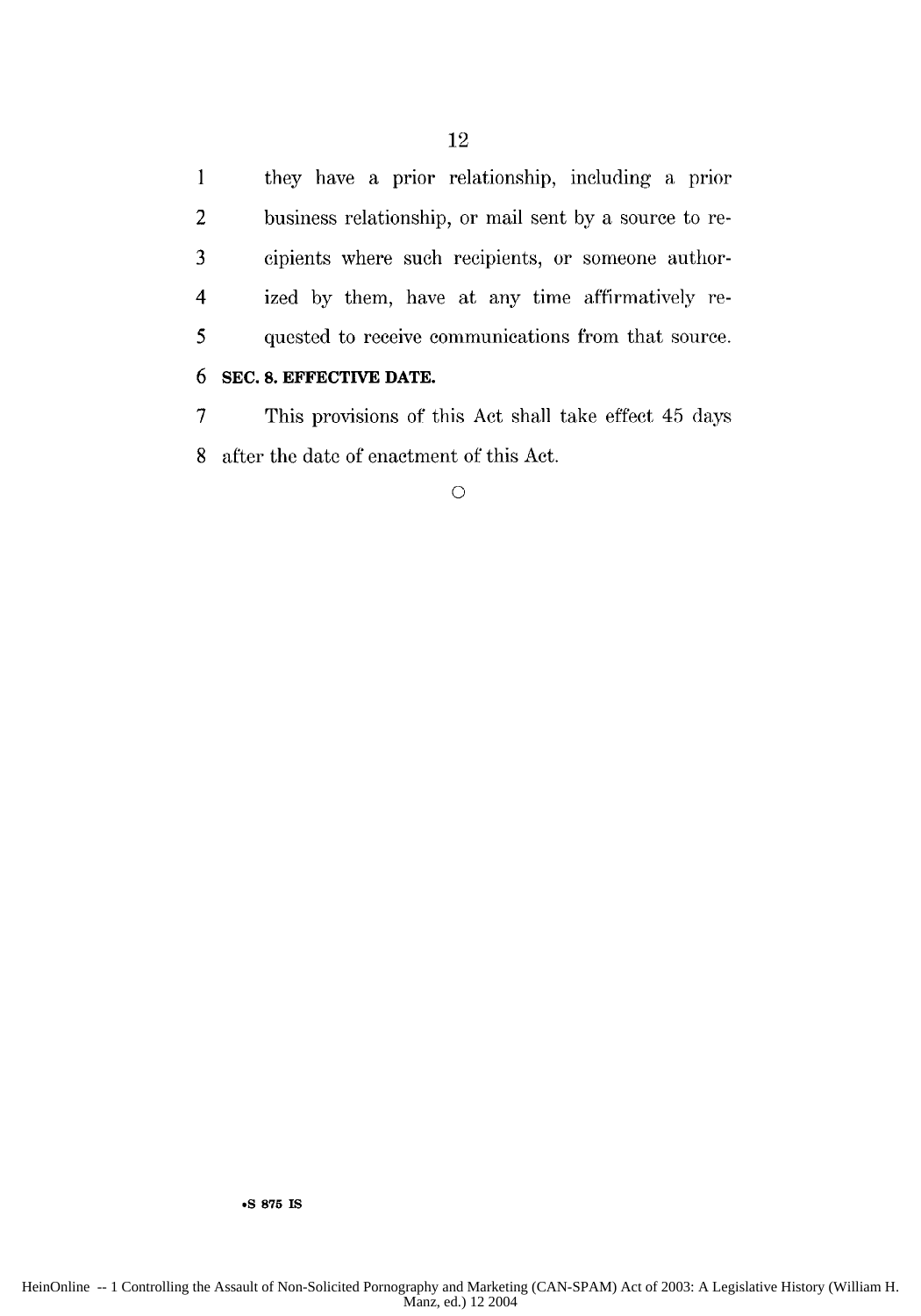## **DOCUMENT NO. 29**